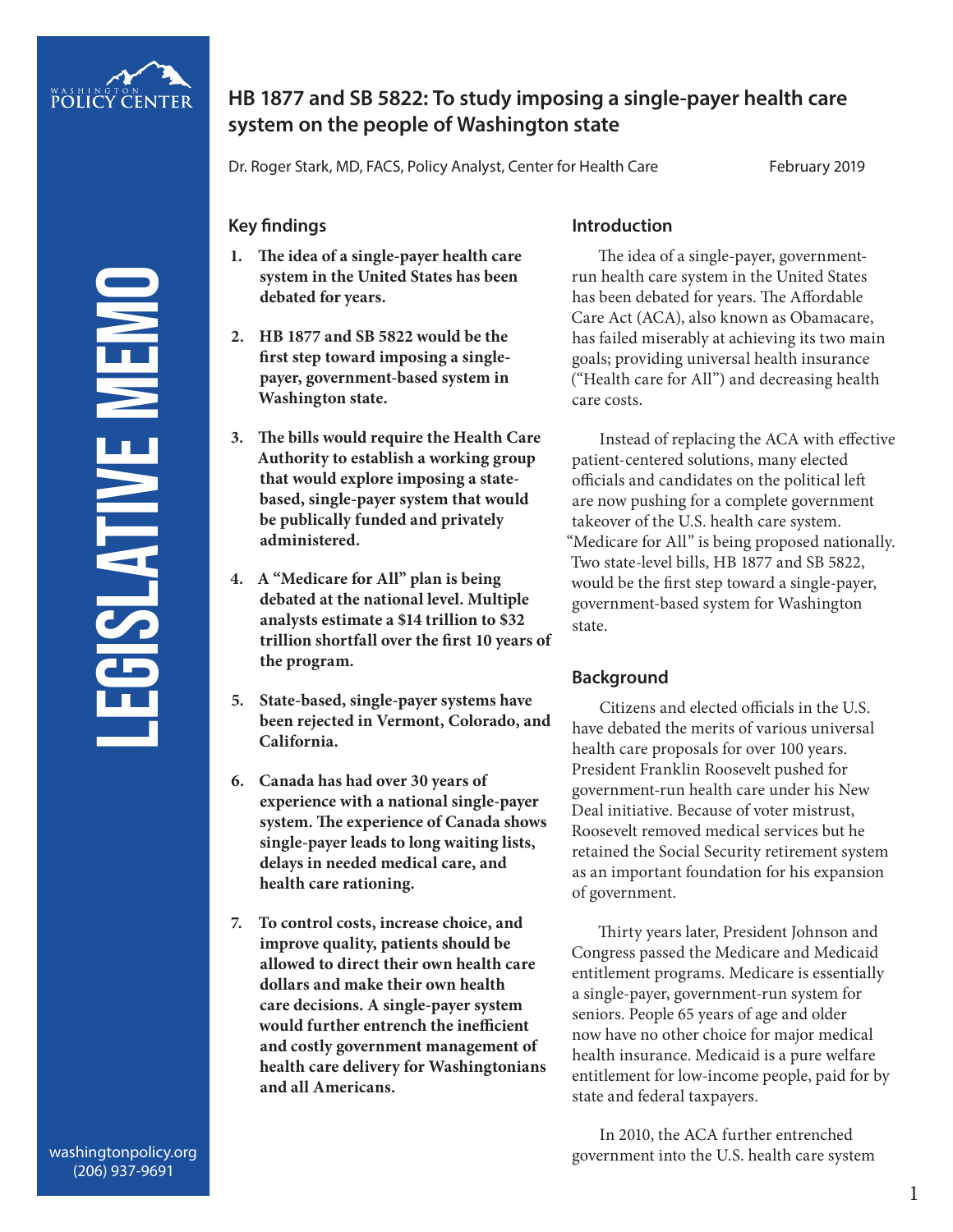by expanding the Medicaid entitlement and by providing taxpayer subsidies to help individuals purchase health insurance in government-mandated exchanges. 1

Although the ACA did not deliver "Health care for All" as advocates promised and only insures an additional 20 million people (about six percent of the U.S. population), its mandates and regulations effect all areas of the U.S. health care system. It has driven health care costs up, has fragmented health care delivery, and has put the country's health care system in jeopardy.

Despite its failures, many advocates say the ACA did not go far enough. Americans are now debating whether the government should take over and control all aspects of our health care with a single-payer system.

#### **What HB 1877 and SB 5822 would do 2**

The bills, introduced in the Washington Legislature this session, would require the Health Care Authority to establish a working group composed of consumers, businesses, labor, health care providers, health insurance carriers, and elected officials. The group would be charged with exploring the concept of a state-based, single-payer system that would be publically funded and privately administered. According to the bills, the system must:

- Increase health insurance coverage.
- Be transparent.
- Provide innovations that lead to sustainability and affordability.
- Promote quality.
- Potentially expand health care purchasing with other states.

The working group must explore options for financing of a single-payer system.

#### **Single-payer system in Canada**

The Fraser Institute is a well-respected national think tank based in Vancouver, British Columbia. For the past 20 years, the organization has tracked waiting times for patients to receive health care in Canada. It surveys specialist physicians across 12 specialties throughout Canada. The institute recently released the waiting list data for 2018. 3

It found the median time for specialty treatment once a patient was referred by a primary care doctor was 20 weeks. The low was 15 weeks in Saskatchewan, with a high of 45 weeks in New Brunswick. On average, Canadians waited nine weeks to see a specialist, then waited an additional 11 weeks to receive treatment. Only 12 percent of delays in treatment were at the patient's request.

There were also delays in diagnostic procedures. In 2018, Canadians waited four weeks to receive a CT scan or an ultra sound and 10 weeks to receive an MRI.

The Canadian federal government passed the Canadian Health Care Act in 1984. It is a pure single-payer system. Every Canadian is covered by the plan and, in theory, has access to medical care. The provinces administer the plan with funding from federal taxpayers. The government determines what procedures are medically necessary based on data and statistics.

### **Single-payer creates shortages in medical care**

The Canadian single-payer system has created severe shortages. Medical care is rationed using long waiting lists and by limiting the number of certain medical procedures allowed. Costs and waiting times have not improved since 1984.

<sup>1</sup> The patient-centered solution; our health care crisis, how it happened, and how we can fix it, by Roger Stark, MD, 2012.

<sup>2 &</sup>quot;SB 5822, Providing a pathway to establish a universal health care system for the residents of Washington state, Washington state legislature, February 4, 2019, at http:// lawfilesext.leg.wa.gov/biennium/2019-20/Pdf/Bills/ Senate%20Bills/5822.pdf, and companion bill HB 1877, at https://app.leg.wa.gov/billsummary?BillNumber=187 7&Initiative=false&Year=2019.

<sup>3</sup> "Waiting your turn: Wait times for health care in Canada, 2018 report," by B. Barua, D. Jacques, and A. Collyer, Fraser Institute, December 4, 2018, at https:// www.fraserinstitute.org/studies/waiting-your-turnwait-times-for-health-care-in-canada-2018.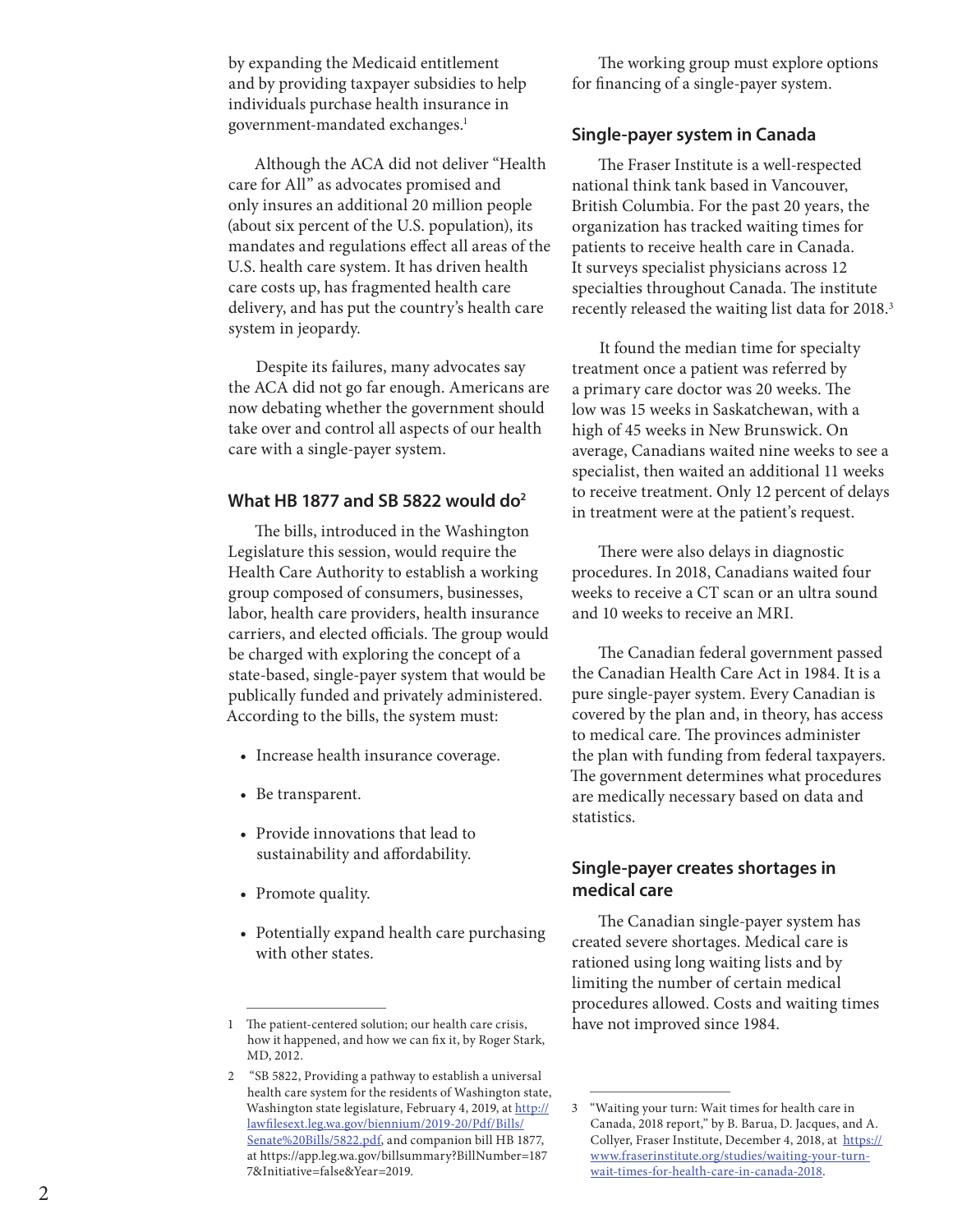Simple medical problems, if not treated early, can turn into chronic or life-threatening conditions, so long wait times prolong pain and suffering for patients. Costs have skyrocketed and now represent the largest expense for every province's budget.

Almost 90 percent of Canadians live within driving distance of the United States. For those who can afford it, quality health care is immediately available in the U.S. In reality, Canada has a two-tiered health care system, with the U.S. providing timely care for those able to travel and pay more.

Most Canadians say they like their system, but their expectations are different. Waiting 20 weeks for needed medical treatment would not be acceptable to the overwhelming majority of Americans.

#### **Proposed national single-payer system**

Senator Bernie Sanders (I-VT) has long advocated imposing a single-payer health care system in the United States. His "Medicare for All" is a very robust and specific plan.<sup>4</sup>

The non-partisan Committee for a Responsible Federal Budget (CRFB) analyzed Senator Sanders' proposal from a financial standpoint.5 He calls for six new or expanded taxes. Everyone would pay 6.2 percent more in payroll tax and 2.2 percent more in income tax. This combined 8.4 percent tax increase would have the greatest impact on low-income workers, according to the analysis. Rather than receiving "free" Medicaid, these workers would have 8.4 percent less in take-home pay.

Higher-income workers would have to pay four additional taxes. Income taxes would increase, capital gains would be taxed as ordinary income, certain current deductions would be eliminated, and estate taxes would increase. Marginal tax rates for people earning between \$18,550 and \$75,300 would go from 30.3 percent to 38.9 percent. For workers with

incomes greater than \$250,000, income plus payroll taxes would go up to 77 percent and capital gains taxes would reach 64 percent.

# **Deep cuts to hospital and doctor payments**

Hospitals and doctors would experience deep cuts to their reimbursement under "Medicare for All." The plan would create unacceptably long waiting times and rationing of health care, as is now seen in Canada.

Even with these expanded taxes and reduced provider payments, the CRFB reports that multiple analysts, including the nonpartisan Congressional Budget Office, find Senator Sanders' calculations to be short of funding needed by \$14 trillion to \$32 trillion over 10 years.

The overall impact on the U.S. economy and economic growth would be devastating. There are now multiple examples of countries that enacted socialist programs and ultimately became mired in stagnant economies.

Further, the Medicare program, created in 1965, was seven times over the original budget estimate by 1990. There is no reason to believe a huge government entitlement like "Medicare for All" would remain under its proposed budget.

Half of all Americans receive their health insurance from their employer or their spouse's employer. "Medicare for All" would eliminate employer-paid health insurance and force all of these workers into the governmentrun, single-payer plan.

#### **Single-payer proposals in other states**

Vermont came close to instituting a singlepayer system on a state-level basis. In 2011, the Vermont Legislature passed and Governor Pete Shumlin signed "An Act Relating to a Universal and Unified Health System." The state-wide, single-payer system was to start in 2017.

By 2014, however, fiscal estimates showed that the state budget would need an extra \$2 billion in 2017 to fund the program. This would be a 35 percent increase

<sup>4</sup> "Medicare for all: leaving no one behind," Bernie Sanders Campaign Website, 2016, at https:// berniesanders.com/ issues/medicare-for-all/.

<sup>5</sup> "Analysis of the Sanders single-payer offsets," Committee for Responsible Federal Budget, February 3, 2016, at http:// www.crfb.org/blogs/analysis-sanderssingle-payer-offsets.